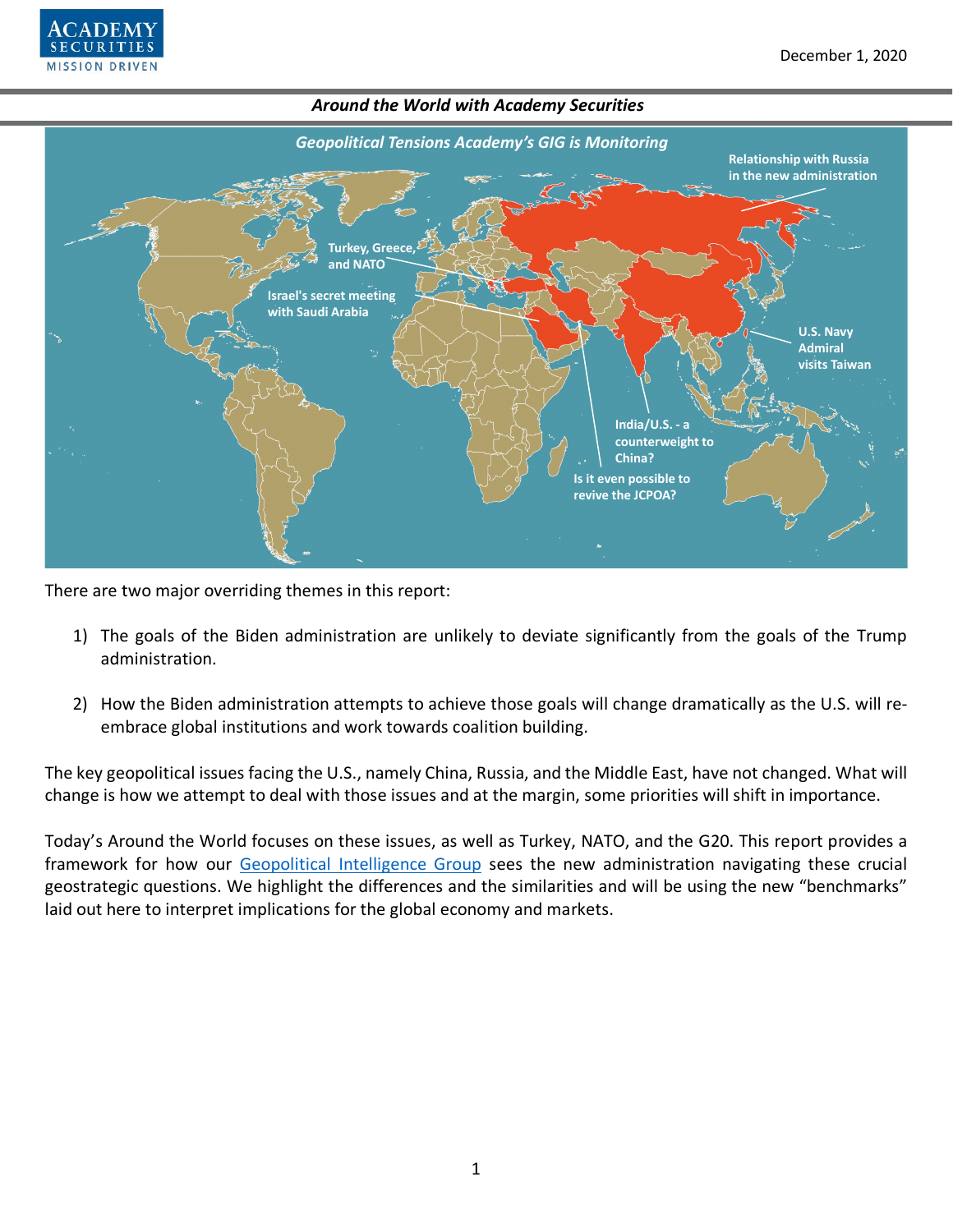

# **Front and Center – China and Taiwan Update**

As we discussed in our [SITREP](https://www.academysecurities.com/is-taiwan-at-risk/) in September as well as in our last [ATW,](https://www.academysecurities.com/wordpress/wp-content/uploads/2020/10/Around-the-World-with-Academy-Securities_10-30-20.pdf) the tension between China and the U.S. with respect to Taiwan continues to grow. Last week, Navy Rear Admiral Michael Studeman, the top U.S. intelligence official in the Pacific Command, visited Taiwan. Chinese Foreign Ministry spokesman Zhao Lijian said that as a result, China would have a "legitimate and necessary response." What this means is unclear, but following the visit by HHS Secretary Azar back in August, China flew bombers into Taiwanese airspace. The number of flights across the Strait by Chinese military aircraft have increased in recent months as a show of force. The Trump administration supported Taiwan with a number of weapons sales including F-16's and air to ground cruise missiles capable of striking China from distances outside the reach of China's air defense



systems. The incoming Biden administration will also show support for Taiwan, but the extent of that support remains to be seen. However, it is believed that President-elect Biden will continue to expand upon the growing relationship between India and the U.S. to act as a counterweight to China militarily and economically in the region.

*"Last week's reported visit by RADM Studeman, the head of military intelligence at the U.S. Indo-Pacific Command, is another step by the Trump administration in escalating the tension between Beijing and Washington. The recent visits by senior U.S. officials to Taiwan all resulted in Chinese military actions towards Taiwan. The last two visits resulted in Chinese bombers entering Taiwan's airspace. Some view the increased visits by Trump officials as a way to try to box in a new Biden administration by forcing them to remain tough on China.*

*We can expect President-elect Biden to follow through with his tough pre-election rhetoric on China, but place emphasis in different areas such as human rights and climate change while acting less provocatively than the Trump administration. When it comes to Taiwan, President-elect Biden has supported Taiwan throughout his career. He met with Taiwan's President Tsai Ing-wen in Washington when she was running for President when he was Vice President. He recently tweeted congratulations after she was reelected. Taiwanese citizens are concerned that a Biden administration will be a repeat of President Obama's approach to Taiwan that avoided provoking China at Taiwan's expense. We can expect the pace of engagement with and military funding of Taiwan to continue but slow down. A Biden administration is expected to focus on China's human rights abuses while aiding Taiwan's democratic resiliency." General Robert Walsh*

*"A Biden administration is expected to remain tough on China and use U.S.-India relations as a centerpiece in countering China in the Indo-Pacific region. Biden is expected to continue several previous administrations' trends towards developing stronger relationships with India and drifting further away from the diminishing returns seen with Pakistan. When President-elect Biden was a U.S. Senator in 2006, he said, "my dream is that in 2020, the two closest nations in the world will be India and the United States." Adding to the expected positive relationship is Vice President-elect Kamala Harris becoming the first Indian-American vice president. While this all sounds positive, we can also expect the new administration to highlight Prime Minister Modi's human rights record and his move towards a Hindu nationalist agenda and away from India's secularism. We can also expect John Kerry, Biden's pick to be his Climate Czar, to focus on drawing India into climate change discussions. It will be interesting to see how President-elect Biden handles his personal relations with Prime Minister Modi in light of the very public relationship President Trump has with him." General Robert Walsh*

*"The Trump administration did a pretty solid job of killing the "strategic ambiguity" of the U.S. commitment to*  Taiwan and improved the foundation of Washington's relationship with Taipei. There is little reason to believe that *the Biden administration will try to resuscitate that ambiguity. President Trump steered a clear, hardline path of unilateralism toward China. China's clumsy handling of the COVID pandemic put itself in the penalty box, and they*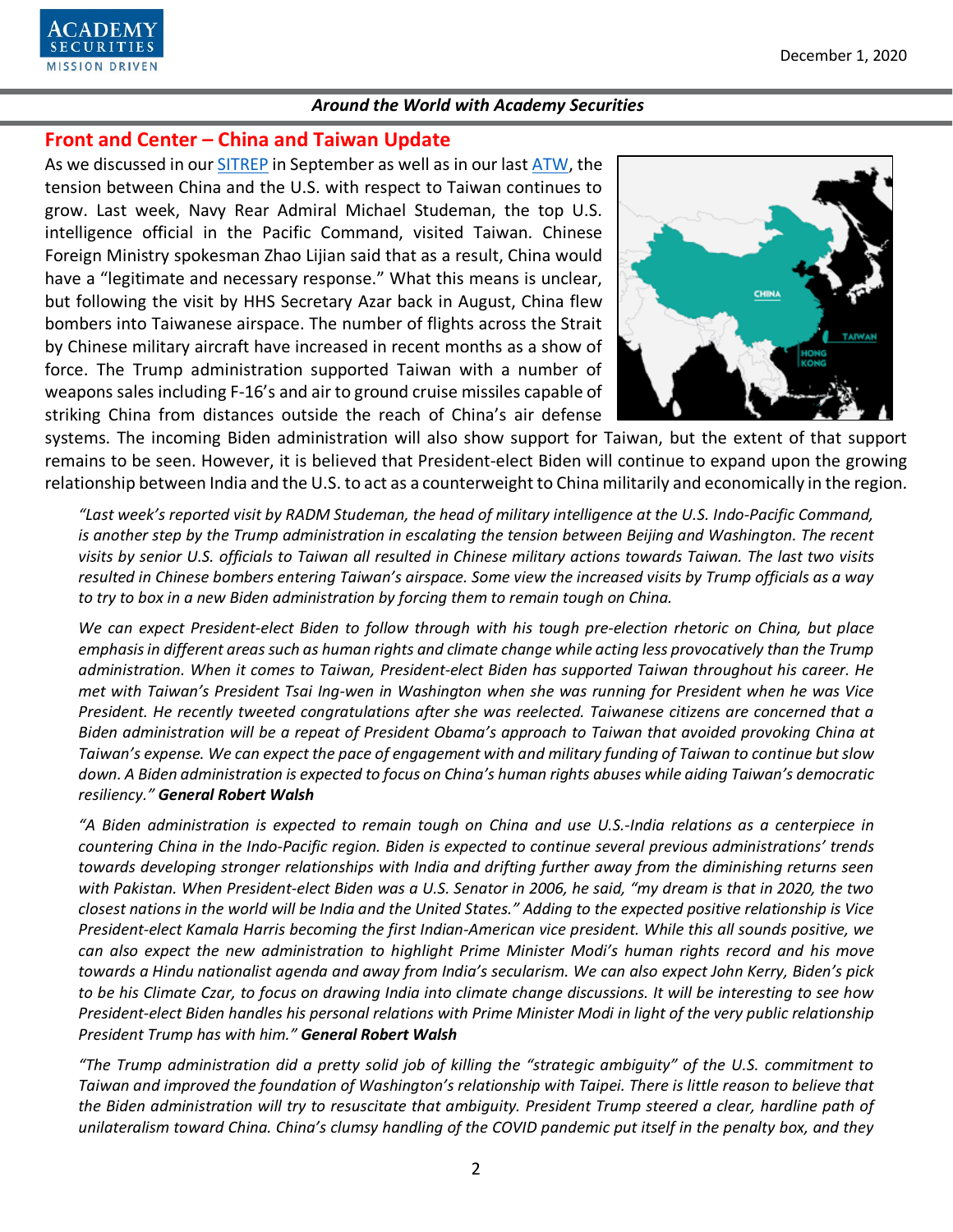

*know it. The Biden team should take advantage of this. The world recognizes China was negligent. Global trade dependence with China was, and remains, out of balance and a correction is taking place through a measured repatriation of supply lines. By comparison, Taiwan's handling of the pandemic was the model and commerce remained vibrant, schools stayed open, and infections were low. As the ninth largest trading partner with the U.S., Taiwan's security is key to U.S. regional influence. It's in Washington's best interest to ensure this does not change." General Spider Marks*

### **Iran and the JCPOA**

During the campaign, President-elect Biden made it clear that he supported a return to the Joint Comprehensive Plan of Action (JCPOA). The JCPOA is the 2015 Iran nuclear deal that President Trump withdrew from in 2018. Following the withdrawal, the Trump administration executed a "maximum pressure" sanctions-based campaign designed to reduce Iran's ability to further develop its nuclear/long-range missile program as well as to stop its support for proxy forces in the Middle East. With Iran's economy contracting at ~6% a year since the Trump administration's withdrawal from the JCPOA, it may be very difficult for the Biden administration to



reengage in talks with the regime. A likely precondition to even begin a discussion with the U.S. would be significant economic compensation for the damage inflicted on the Iranian economy, which would be a non-starter for any administration. In addition, there is a chance that the Iranian elections in 2021 will result in a more hardline administration. While Iran does not trust the United States, the feeling is mutual, as evidenced by the killing of a senior Al Qaeda leader in Tehran by Israeli operatives back in August (please see our [SITREP\)](https://www.academysecurities.com/al-qaeda-and-iran/). Adding to the tensions, the top Iranian nuclear scientist was shot and killed outside Tehran on November 27<sup>th</sup> and our GIG comments on the attack are below. The Biden administration will not have an easy time convincing Congress (or the American people) that Iran can meet the requirements to abide by any kind of agreement.

*"In all likelihood it is an Israeli attack. Given what they believe may be an administration that will try to negotiate a new treaty with Iran, they are taking action. This is a similar tactic to other killings of Iranian nuclear experts. The Israelis don't have the ability to destroy Iranian underground facilities so this is the best option to disrupt the program. I believe that the current administration is supportive in the eyes of the Israeli government but that may change January 20th." General Frank Kearney*

*"The targeted killing of Iran's leading nuclear scientist, Mohsen Fakhrizadeh, changes the calculus of the decision by the Biden administration to rejoin the Joint Comprehensive Plan of Action (JCPOA), or the Iranian nuclear deal. There*  was every reason to believe that President-elect Biden was inclined to rejoin the JCPOA when he chose Jake Sullivan, *the architect of the deal, to be his national security advisor. The inevitability of that decision is now in question. It's safe to say Israel was behind the killing. Biden's national security team must weigh the competing interests of Israeli relations with the U.S. (as well as an increasing number of Arab states) and the desire to return to the JCPOA after a four-year absence." General Spider Marks*

*"Is a reset with Iran possible with a new Biden administration? We can expect President-elect Biden to begin confidence building steps with Iran soon after taking office with the objective of reentering the Joint Comprehensive Plan of Action. During the runups to the election he said that he would "offer Tehran a credible path back to diplomacy if Iran moves back into compliance with its nuclear obligations." Biden and his key national security picks have repeatedly disagreed with the Trump administration's exit from the plan that Biden was a key part of under President Obama. Time is tight with the Iranian elections in June. Iran's President Rouhani cannot run for re-election and a hardliner will most likely follow. Iran agreed to the JCPOA deal under Rouhani's watch. It will be a tough challenge in such a short time to thread the "negotiation needle" after Iran increased its nuclear enrichment and*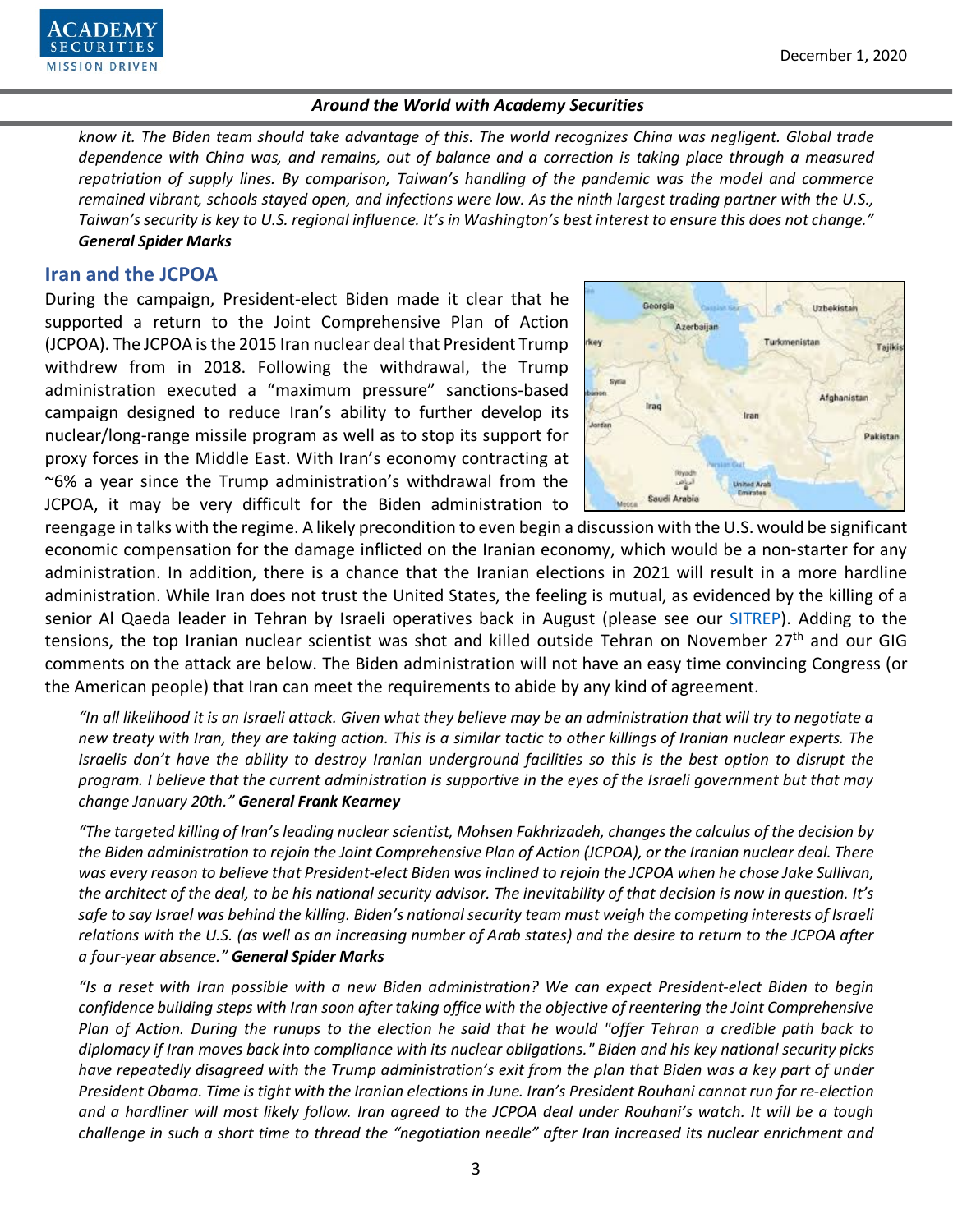

*grew its ballistic missile program. The quickest path for Biden would be an unconditional re-entry but that is unacceptable to a Republican controlled senate. Even some of our European partners are tired of the lack of consistency by the U.S. It will also be unappealing for a Biden administration to lift sanctions without proof that Iran will come back into compliance. An additional wildcard could be how the Abraham Accords are viewed by Biden and his team knowing that Iran would love to drive a wedge between the U.S. and Israel and the Arab nations that signed up to it. Saudi Arabia and the UAE have a big say on U.S. policy in the Middle East. They could make Biden's objective to enter into a quick negotiation with Tehran unrealistic." General Robert Walsh*

## **Israel's Secret Meeting with Saudi Arabia**

In our previous [ATW,](https://www.academysecurities.com/wordpress/wp-content/uploads/2020/10/Around-the-World-with-Academy-Securities_10-30-20.pdf) we reported on the normalization of relations between Israel and Sudan, as well as with the UAE and Bahrain. On Sunday November  $22<sup>nd</sup>$ , news broke of the first ever meeting between Israeli Prime Minister Benjamin Netanyahu and Saudi Crown Prince Mohammed bin Salman. The meeting, which is said to have been arranged by the U.S., is a significant step forward for Israeli/Saudi relations and a possible peace deal. However, the real goal of the meeting was meant to send a signal to the incoming Biden administration: do not re-enter the Iran nuclear deal. Saudi Arabia and Israel are clearly concerned that the Biden administration will try to re-engage with Iran. While the behind the scenes relationship between KSA and Israel is well known in the region, any potential deal with Iran will draw these countries



closer together with their Gulf allies to act as a counterweight to Iran. The feeling is that if the U.S. does not act to stop the Iranian nuclear program and cease Iran's support for proxy forces in the region, other nations will have to take matters into their own hands (and are already doing so).

*"The recent Abraham Accords negotiations by Secretary of State Pompeo with Israel and Saudi Arabia is an indication by all three of the increased pressure put on them by the recent U.S. election results. The Trump administration would like nothing better than to add Saudi Arabia, the crown jewel of Arab nations, to the Abraham Accords. Saudi Arabia has always championed the right for a Palestinian homeland, but the threat from Iran has incrementally changed the Kingdom's view of its relationships with Israel. The old adage holds true that "the enemy of my enemy is my friend." There have been subtle signs from within the Kingdom since the U.S. election that they are thinking of moving forward with the Accords. Saudi Arabia and Israel are both opposed to the U.S. rejoining the Joint Comprehensive Plan of Action with Iran. Saudi Arabia agreeing to enter the Abraham Accords would put more pressure on a new Biden administration to rethink its plan to re-enter the JCPOA. Israel and Saudi Arabia are key influencers of the U.S. in the Middle East. A Saudi-Israeli deal could also have the effect of putting pressure on Iran into negotiating with the Biden administration. All are telltale signs of the heightened national security risks incurred with any change in administration." General Robert Walsh*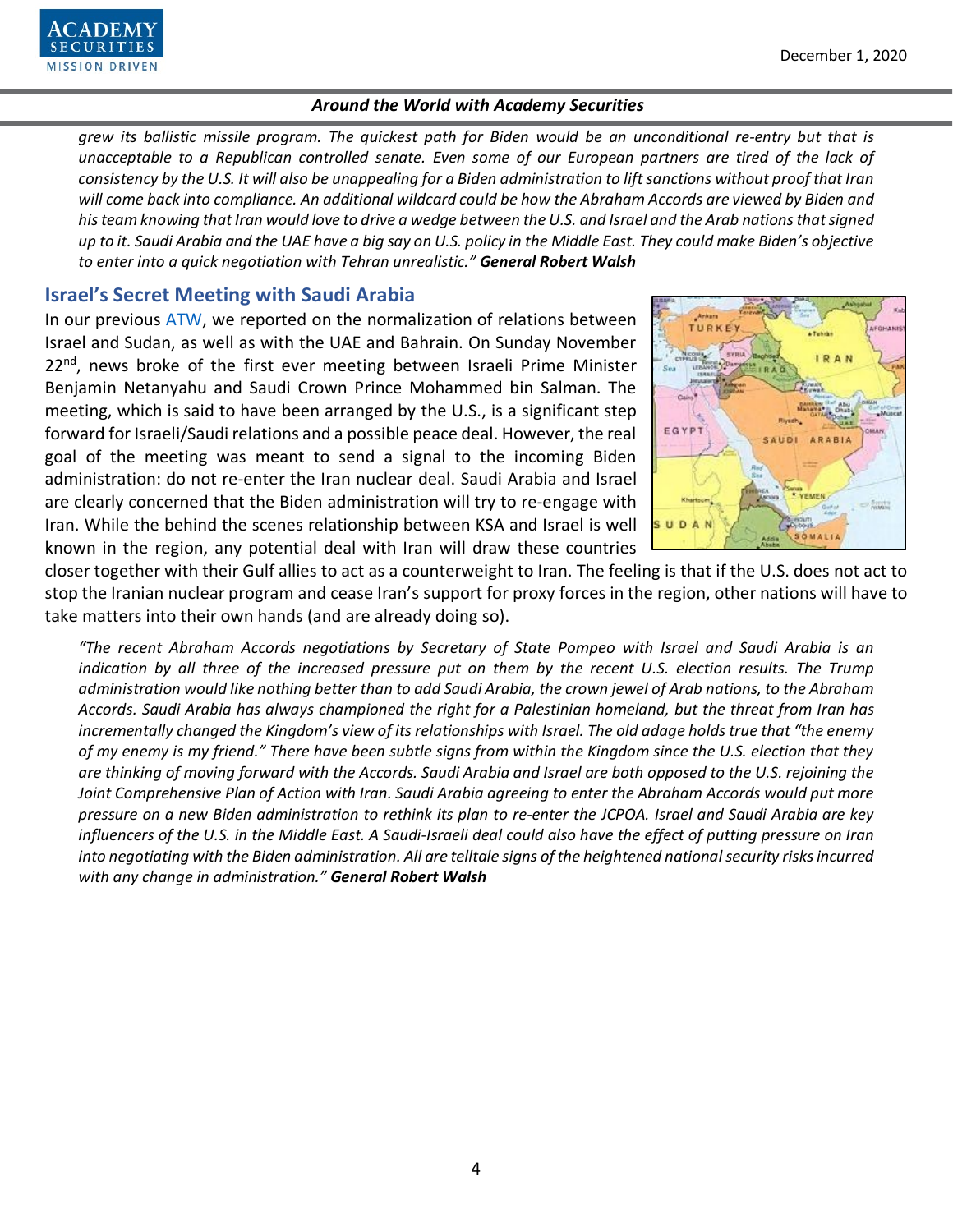

### **Turkey, Greece and NATO**

As we reported in our previous [ATW,](https://www.academysecurities.com/wordpress/wp-content/uploads/2020/10/Around-the-World-with-Academy-Securities_10-30-20.pdf) we continue to monitor the situation in the Eastern Mediterranean as it relates to the oil and gas exploration standoff between Turkey and Greece. With Turkey not backing down and continuing to explore for reserves in Greek territorial waters, the EU (led by Germany) indicated that unless Turkey ceases is survey operations in the Eastern Mediterranean, the EU would impose sanctions on Turkey. Many steps to mediate the situation have failed, including ones by NATO and the U.S. directly. Placing sanctions on a NATO country might not be supported by the incoming Biden administration. While President-elect Biden has voiced support



for globalization (and the EU and NATO), his advisors, including Michael Carpenter, have voiced that the new administration, "does not intend to push Turkey into a corner." As opposed to creating economic distress for a NATO ally that the U.S. relies upon for support in the conflicts in Syria and Libya, the new administration will instead look for cooperation from Turkey to ease the tensions. The Biden administration will likely not want Turkey to move closer to Russia (as it did via the purchase of the S-400 missile system) and we will have to see how much pressure it is willing to put on Turkey to diffuse the situation in the Eastern Mediterranean.

*"President Trump's personal relationship with Turkey's President Erdogan allowed Turkey to become more aggressive diplomatically and militarily. Oftentimes, that was at opposite ends from NATO, the EU, and the Washington establishment. A Biden administration is expected to put much more emphasis on alliances than the Trump administration did. This will cause problems for Erdogan and Turkey. The new administration's foreign policy advisors are focused on human rights. Biden already went on record during the run-up to the election over Turkey's attacks on Syria's Kurds. He said that "Turkey is the real problem" and "Erdogan will pay a heavy price." Biden has called Erdogan an "autocrat" signaling a frosty relationship from the start. Erdogan will no longer be able to work one on one with Biden like he did with Trump. He can expect the Biden administration to put intense pressure on Turkey's non-aligned aggressiveness through its willingness to work through alliances and partnering. On the positive side, we can expect Biden to reach out to Erdogan with the intent of reviving a struggling NATO. If anything, bringing Turkey back into NATO's fold and away from Putin's influence should be a larger strategic objective for President-elect Biden than punishing Turkey for past transgressions." General Robert Walsh*

## **G20 and Russia**

On November 22<sup>nd</sup>, the G20 concluded its virtual meeting in Saudi Arabia. While the global COVID pandemic was at the top of the agenda, the meeting addressed other issues as well such as climate change, debt relief, and other multinational agreements. As the new Biden administration prepares for its inauguration in January, it has voiced its intention to re-enter several agreements that the Trump administration had opposed such as the Open Skies Treaty and New START. As we discussed in our most recent [webinar](https://www.academysecurities.com/post-election-impact-on-the-markets-and-foreign-policy/) after the election, the new administration will have a different approach regarding international agreements. The Biden administration has indicated that it would re-enter the Paris



Agreement, the Open Skies Agreement (mutual unarmed overflight of U.S./Russian military facilities), and the New START (Strategic Arms Reduction Treaty). While the new administration has announced it would be more supportive of such agreements, the posture towards Russia and its overseas "adventurism" in places like Syria and